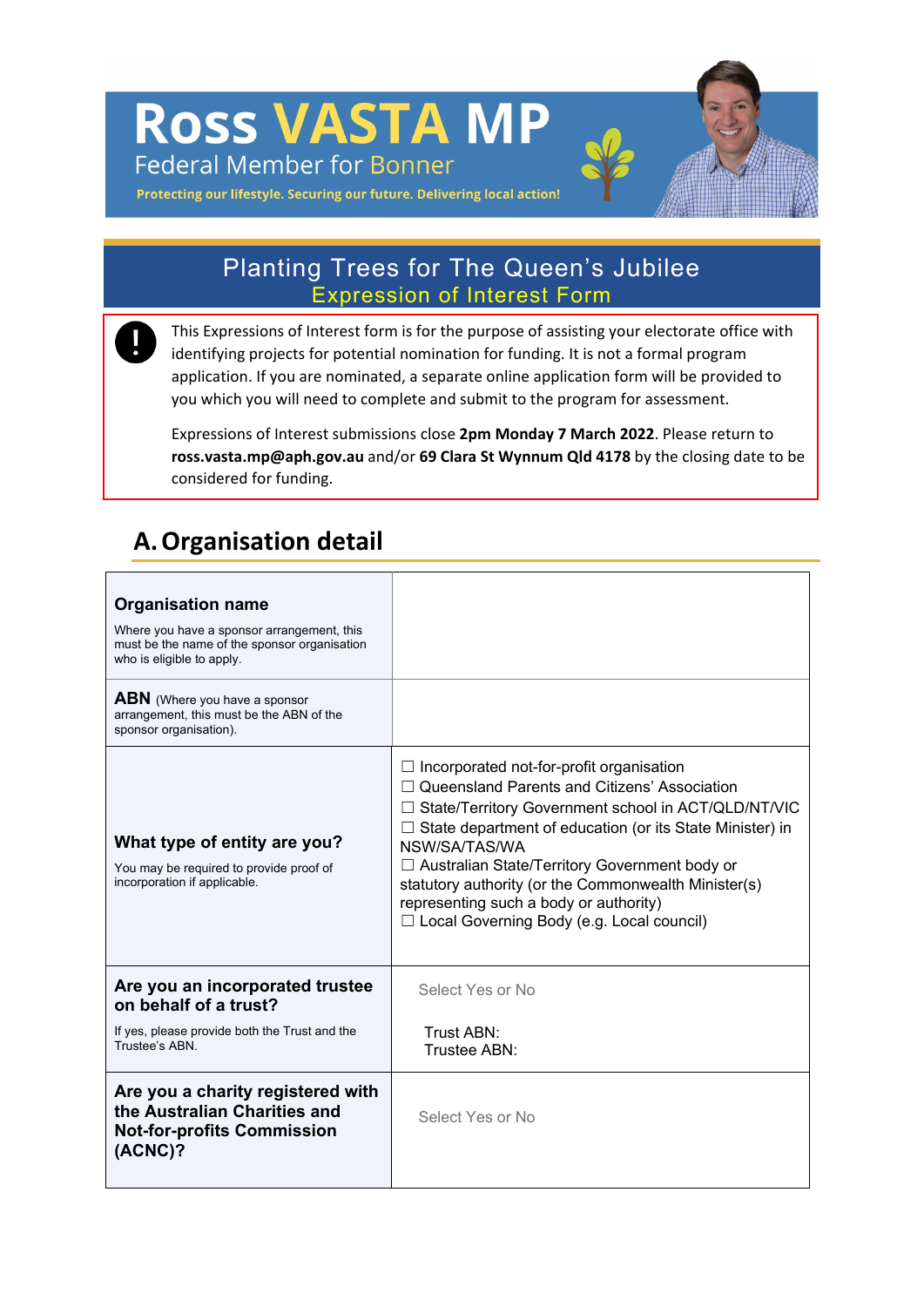| Are you registered for GST?                                                                       | Select Yes or No                                                |
|---------------------------------------------------------------------------------------------------|-----------------------------------------------------------------|
| <b>Organisation street address</b><br>Please provide a street address, not a post box<br>address. | Address Line 1<br>Address Line 2<br>Suburb<br>Postcode<br>State |
| <b>Organisation postal address</b><br>You may provide a post box address here.                    | Address Line 1<br>Address Line 2<br>Suburb<br>Postcode<br>State |

#### Sponsored organisation (where applicable)

| Are you applying as a sponsor<br>on behalf of an unincorporated<br>organisation? | Select Yes or No |
|----------------------------------------------------------------------------------|------------------|
| Sponsored organisation name                                                      |                  |

## **B. Nominee Contact Details**

| <b>Name</b>                                                             |                                                                 |
|-------------------------------------------------------------------------|-----------------------------------------------------------------|
| <b>Position in organisation</b>                                         |                                                                 |
| <b>Email Address</b>                                                    |                                                                 |
| <b>Telephone number</b>                                                 |                                                                 |
| <b>Mobile number</b><br>(optional)                                      |                                                                 |
| <b>Address</b><br>Enter 'as above' if using the organisation<br>address | Address Line 1<br>Address Line 2<br>Suburb<br>Postcode<br>State |

# **C. Project Information**

| <b>Project title</b>                                  |  |
|-------------------------------------------------------|--|
|                                                       |  |
| <b>Project description</b>                            |  |
| What are your key project activities and<br>outcomes? |  |